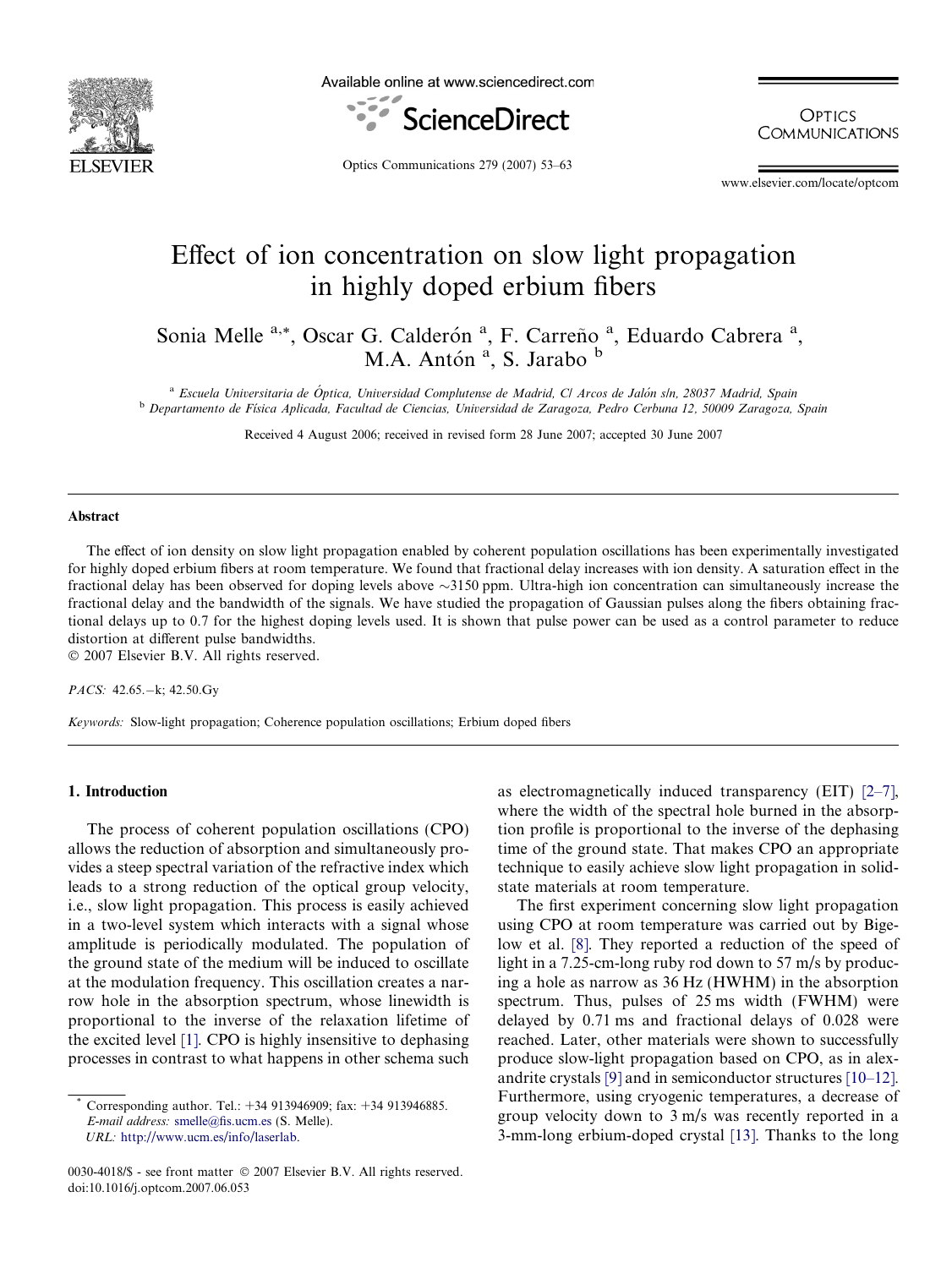<span id="page-1-0"></span>lifetime of the excited state of the Er ions, a spectral hole as narrow as 26 Hz (HWHM) is produced, thus providing fractional delays of the order of 0.012.

An interesting work by Schweinsberg et al. [\[14\]](#page-10-0) has shown slow light propagation of both sinusoidally modulated signals and Gaussian pulses in an erbium-doped fiber (EDF) at the telecommunication wavelength of  $1.55 \text{ µm}$ . They used a 13 m-long EDF with an Er ion density of  $1.78 \times 10^{24}$  m<sup>-3</sup> (90 ppm). Pulses as short as 3.2 ms-wide (FWHM) were delayed by 0.38 ms, hence fractional delays of 0.12 were achieved. The use of optical fibers to produce slow-light propagation has many advantages over other solid-sate systems since they operate at the telecommunication window, allowing for the use of long interaction lengths. Thus, EDFs are promising candidates for controllable optical delay lines and optical buffers.

The important issue in slow-light delay lines is not merely the achievement of large time delays, but to produce large fractional delays (time delay normalized to the time duration of the signal) since this parameter roughly measures the information storage capacity of the optical medium [\[15\].](#page-10-0) Moreover, most practical applications require that large modulation bandwidths be able to experience slow-light effects [\[15\]](#page-10-0). Thus, large fractional delays and large modulation bandwidths are desirable simultaneously. Many applications require a minimization of fiber length without the reduction of achievable fractional delay [\[15\]](#page-10-0). A possible way to increase the fractional delay is to use fiber with a high ion doping level. In this work we study the effect of ion density on slow-light propagation. We used EDFs with ion concentrations ranging from 10 to 50 times greater than that used in previous work [\[14\].](#page-10-0) We analyzed how ion density influences the fractional delay and bandwidth. We found that ultra-highly doped erbium fibers show simultaneously higher bandwidths and larger fractional delays than do highly doped fibers.

### 2. Experimental setup

The experimental setup is depicted in Fig. 1. We use a distributed feedback laser diode (Anritsu, model GB5A016) operating at  $1536.2 \pm 0.5$  nm. The laser power is controlled with an accuracy of 0.01 mW using a combined laser and temperature controller (Thorlabs, model ITC502) that allows us to keep the laser at room temperature with a stability of  $0.005 \degree C$ . The laser output is split into two signals: one part of the laser signal (99%) goes through an EDF 1 m in length and then to a switchablegain, amplified InGaAs photodetector (Thorlabs, model PDA400) with 10 MHz bandwidth at the minimum gain setting. The other part of the laser output signal  $(1\%)$  is sent directly to an identical photodetector to be used as reference. An in-line variable optical attenuator (Thorlabs, model VOA50) was placed between the EDF and the detector to prevent saturation of the photodetector. Both the reference signal and the EDF signal are recorded with a fast data acquisition card (rate of  $10<sup>7</sup>$  samples/s) (National



Fig. 1. Experimental setup used to measure slow light in erbium-doped fibers. LD TC, laser diode and temperature controller; FG, function generator; DFB LD, distributed feedback laser diode; EDF, erbiumdoped fiber; VOA, variable optical attenuator; PD, photodetector; DA, data acquisition card; PC, personal computer. The upper-right corner shows the normalized modulated reference signal at  $f_m = 120$  Hz (thin line) and the corresponding EDF signal (thick line) after propagating through the Er80 fiber. The laser input power was  $P_0 = 0.13$  mW and the modulation amplitude was  $P_m = 0.065$  mW. The signal was delayed  $t<sub>d</sub> = 1.7$  ms corresponding to an average group velocity of  $v<sub>g</sub> \sim 580$  m/s, i.e. a group index of  $n_g \sim 5 \times 10^5$ .

Instruments, model PCI-6115 S series) and sent to a computer for analysis. The experiment is controlled with a Lab-View program.

We use single mode,  $Al_2SiO_5$ -glass-based fibers doped with  $Er^{3+}$  ions at several concentrations (provided by Liekki Ltd.) The transition between the ground state  ${}^{4}I_{15/2}$  and the excited metastable state  $^{4}I_{13/2}$  of the erbium ions is at 1536 nm. The ion density corresponding to each fiber, shown in Table 1, ranges from 800 ppm to 4350 ppm. In what follows we will refer to the differently doped fibers with a code associated to their nominal peak absorption according to Table 1. All the fibers have a nominal mode field diameter at 1550 nm of  $6.5 \mu m$ , a fiber cladding of  $245 \mu m$ , and a numerical aperture of 0.20.

We have carried out two kinds of experiments. In the first, the injection current of the laser was sinusoidally modulated by a function generator (Agilent, model 33220A) so that the laser power injected into the fiber was  $P = P_0 + P_m \cos(2\pi f_m t)$ , where  $P_0$  is the average power,  $P_m$  the modulation amplitude, and  $f_m$  the modulation frequency. We computed the time delay  $t_d$  from the

| Table 1                |  |
|------------------------|--|
| Properties of the EDFs |  |

| Fiber<br>code | Peak absorption<br>(dB/m) | Ion density $\rho$<br>$(m^{-3})$ | Ion concentration<br>(ppm) |
|---------------|---------------------------|----------------------------------|----------------------------|
| Er20          | $20 + 2$                  | $1.6 \times 10^{25}$             | 800                        |
| Er30          | $30 \pm 3$                | $2.1 \times 10^{25}$             | 1050                       |
| Er40          | $40 \pm 4$                | $2.7 \times 10^{25}$             | 1350                       |
| Er80          | $80 \pm 8$                | $6.3 \times 10^{25}$             | 3150                       |
| Er110         | $110 \pm 10$              | $8.7 \times 10^{25}$             | 4350                       |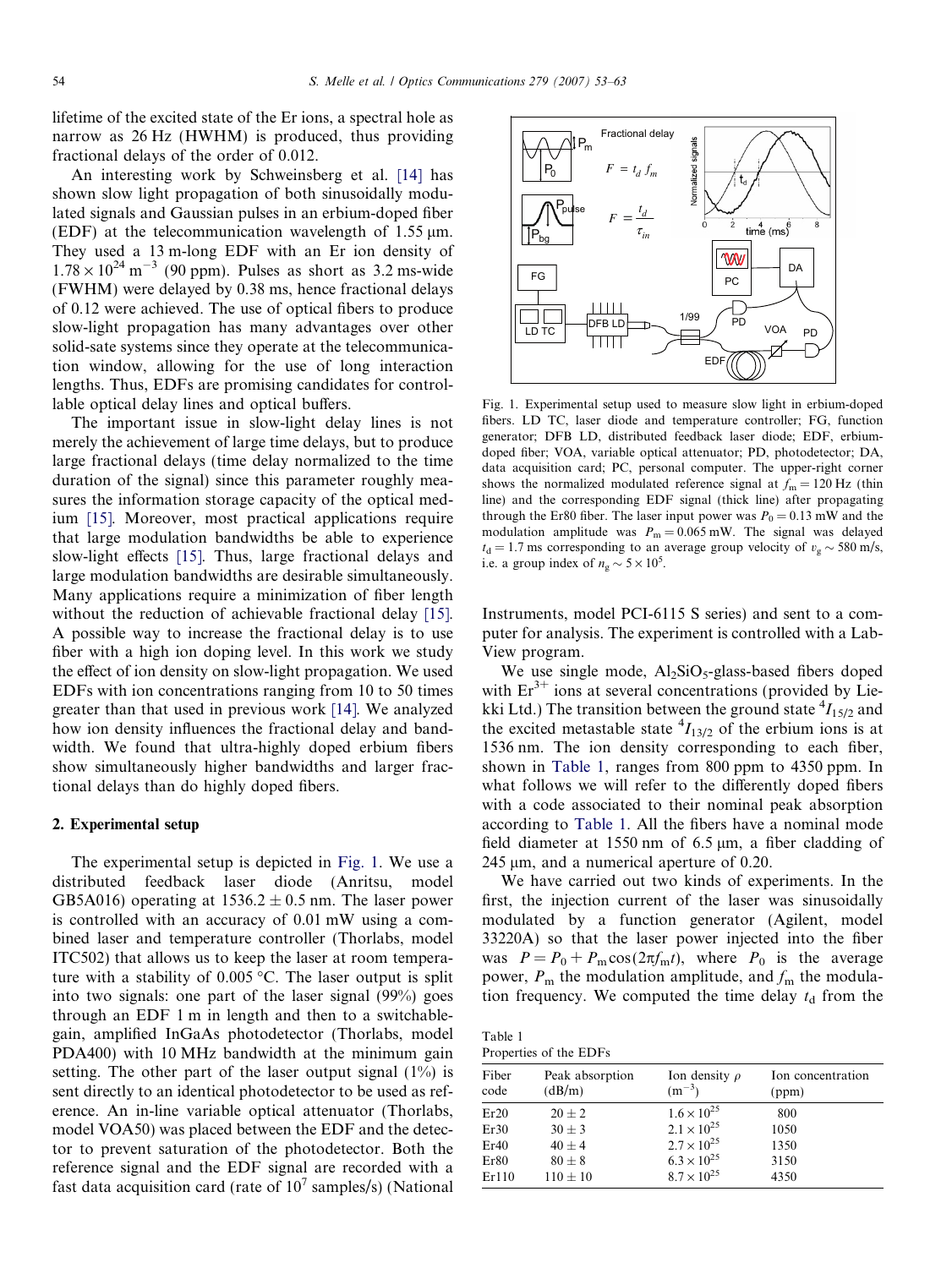<span id="page-2-0"></span>correlation between the reference signal and the EDF signal. The fractional delay is then defined as  $F = t_d f_m$ . In the second experiment, we considered the propagation of Gaussian-shaped optical pulses produced by the function generator over a laser power background in such a way that the laser power in this case was  $P = P_{\text{bg}} +$  $P_{\text{pulse}} \cdot \exp(-t^2/2\sigma_{\text{in}}^2)$ , where  $P_{\text{bg}}$  and  $P_{\text{pulse}}$  are the background and pulse power, respectively, and  $\sigma_{\text{in}}^2$  is the variance of the distribution of the Gaussian input pulse. Thus we define  $\tau_{\text{in}}$ , the full-width at half the maximum of Thus we define  $\tau_{\text{in}}$ , the full-width at half the maximum of the input pulse, as  $\tau_{\text{in}} \equiv 2\sqrt{2 \ln 2} \sigma_{\text{in}}$ . In this case, the fractional delay is obtained from  $F = t_d/\tau_{in}$ . In all the experiments reported here, a laser background power of  $P_{\text{bg}} = 0.06$  mW was used.

# 3. CPO model

The propagation of an amplitude periodically-modulated signal through an erbium-doped fiber has been modeled in previous works of CPO using a rate equation analysis [\[8,13,14\].](#page-10-0) Following those works, we consider this model to study the interaction between power-modulated 1536 nm light and the two-level atomic system of the erbium ions. The propagation equations of the signal power P and the population  $N_1$  of the ground state  ${}^4I_{15/2}$  are

$$
\frac{dP}{dz} = P\sigma_{21}N_2 - P\sigma_{12}N_1,\tag{1}
$$

$$
\frac{dN_1}{dt} = \frac{N_2}{\tau} + \frac{P\sigma_{21}}{\hbar \omega A} N_2 - \frac{P\sigma_{12}}{\hbar \omega A} N_1,\tag{2}
$$

where z is the distance along the fiber and  $N_2$  is the population of the excited metastable state  ${}^4I_{13/2}$ . Here  $\sigma_{21}$  and  $\sigma_{12}$  are the emission and absorption cross sections, respectively.  $\tau$  is the lifetime of the metastable state, A is the mode field area, and  $\omega$  is the transition frequency between the ground and excited states of the erbium ions  $({}^{4}I_{15/2} \rightarrow {}^{4}I_{16/2})$ . Due to the modulation of the signal  $P \frac{4}{13}{13}$ . Due to the modulation of the signal  $P =$  $P_0 + P_m \cos(2\pi f_m t)$  a periodic coherent oscillation of the population of the metastable state occurs, producing a hole in the absorption spectrum and leading to slow light propagation. The propagation equation of the average power signal  $P_0$  through the fiber reads (see Ref. [\[8\]\)](#page-10-0)

$$
\frac{\partial \widehat{P}_0}{\partial z} = -\frac{\alpha_0 \widehat{P}_0}{1 + \widehat{P}_0}.
$$
\n(3)

 $\hat{P}_0 = P_0/P_{\text{sat}}$  is the ratio of the average laser power  $P_0$  to the saturation power  $P_{\text{sat}} = \hbar \omega A / (\tau (\sigma_{21} + \sigma_{12}))$ , and  $\alpha_0 = \sigma_{12}\rho$  is the unsaturated absorption coefficient of the two-level system,  $\rho$  being the ion density. The phase delay experienced by the periodic part of the signal due to CPO is given by the following propagation equation (see Ref. [\[14\]](#page-10-0))

$$
\frac{\partial \phi}{\partial z} = \alpha_0 \frac{\hat{P}_0}{1 + \hat{P}_0} \frac{2\pi f_m \tau}{\left(1 + \hat{P}_0\right)^2 + \left(2\pi f_m \tau\right)^2}.
$$
\n(4)

The fractional delay can be obtained from  $F = \phi/(2\pi)$ . Analytical expressions have been deduced in Refs.

[\[8,9,13,14\]](#page-10-0) by neglecting the attenuation of the laser signal. This approximation has not been assumed in our work due to the high absorption of the highly doped fibers used, a point to be addressed in the next section. Analytical results are shown here for purposes of comparison. Hence, it can be easily seen analytically that the maximum fractional delay  $F_{\text{max}}$  is achieved at the modulation frequency  $f_{\text{m}} = f_{\text{opt}}$ [\[8,13,14\]](#page-10-0):

$$
f_{\rm opt} = \frac{1}{2\pi\tau} (1 + \hat{P}_0).
$$
 (5)

The value of this optimum modulation frequency corresponds to the HWHM of the spectral hole induced by CPO effects in the absorption spectrum and gives us an idea of the operating bandwidth of the system. The value of the maximum fractional delay  $F_{\text{max}}$  is given by

$$
F_{\text{max}} = \frac{\alpha_0 L}{4\pi} \frac{\hat{P}_0}{\left(1 + \hat{P}_0\right)^2},\tag{6}
$$

where  $L$  is the fiber length. From these analytical results it would be expected that the bandwidth of the system does not change with ion density, since under this approximation  $f_{\text{opt}}$  is the same for all the fibers (see Eq. (5)). Furthermore, the maximum fractional delay would be expected to increase linearly with the unsaturated absorption coefficient, and therefore with ion density (see Eq. (6)).

#### 4. Experimental results and discussion

We have characterized the transmission of a CW signal through the fibers. To this end we measured the input– output power curve for the different fibers. As an example, Fig. 2 shows the input–output power curve for the Er20 fiber. In the experiments reported here, the input laser power  $P_0(z = 0)$  was varied from 0.04 mW to 6.5 mW. A saturation regime, defined by a linear relation of slope unity between the input and output power, is reached for



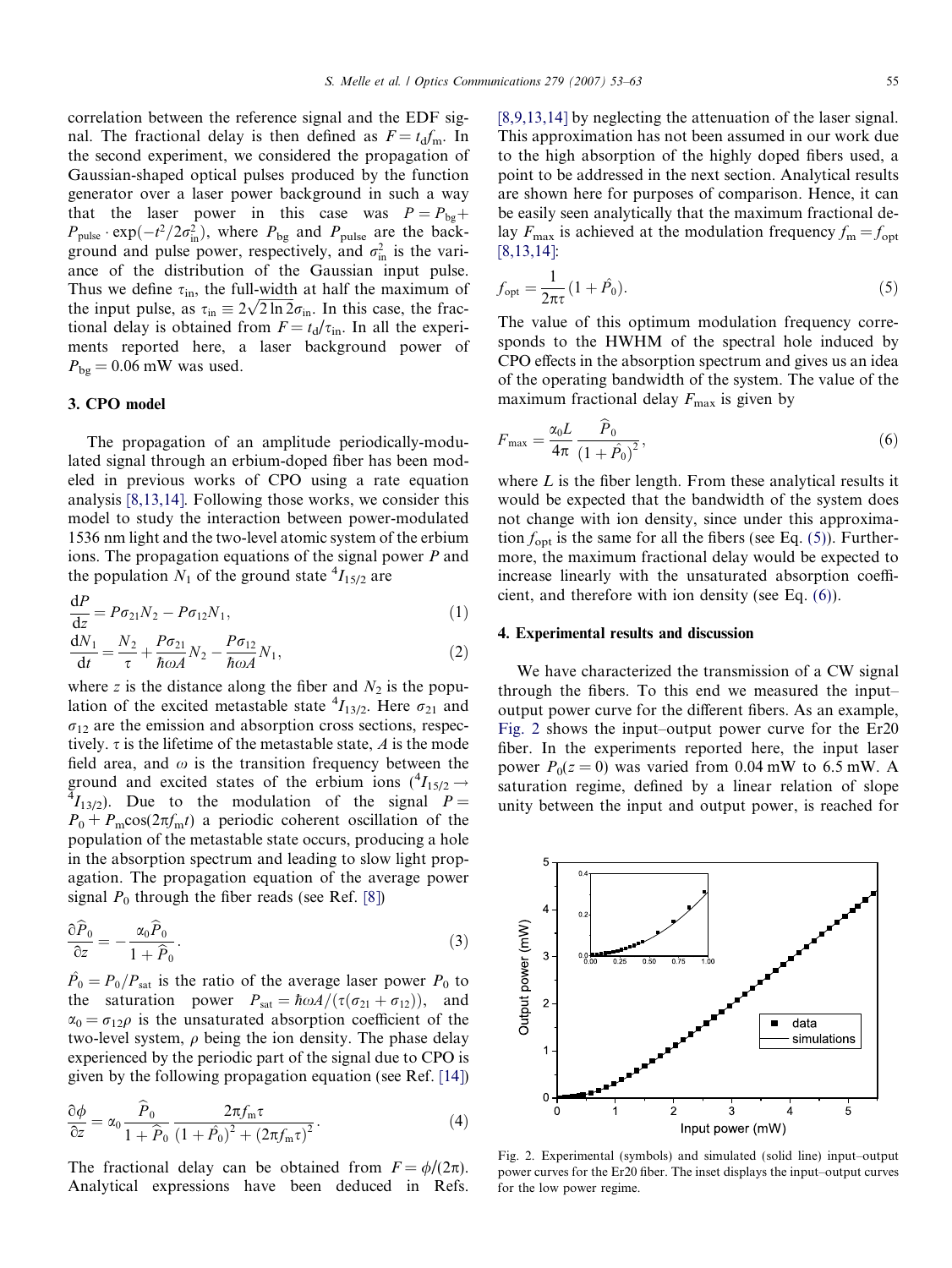<span id="page-3-0"></span>fibers Er20, Er30 and Er40 at input powers greater than 1.5 mW, 2 mW and 3 mW, respectively. However, for fibers Er80 and Er110, we observed that the saturation regime is not reached even for the greatest input laser power used in the experiments (not shown). In particular, for  $P_0(z=0) = 6.5$  mW, the measured output power is  $P_0(z = L) = 130 \,\mu\text{W}$  for Er80 fiber and  $P_0(z = L) = 8 \,\mu\text{W}$ for Er110 fiber. These results clearly indicate a strong attenuation of the signals propagating through the ultrahighly doped erbium fibers (Er80 and Er110). Therefore, it would be expected that the behavior of the optimum frequency  $f_{\text{opt}}$  and the maximum fractional delay  $F_{\text{max}}$  should not follow the analytical expressions given by Eqs. [\(5\) and](#page-2-0) [\(6\)](#page-2-0). In view of this, we resort to determining the spatial evolution of  $P_0$  and  $\phi$  by numerical methods.

By numerically solving Eq. [\(3\)](#page-2-0) we calculate the input– output power curve considering similar absorption and emission cross sections  $\sigma_{12} \simeq \sigma_{21} = \sigma$ . The numerical results are fitted to the experimental data using the absorption cross section  $\sigma$  and the effective mode field diameter d as variable parameters. The fitting provides a value of  $\sigma = 1.8 \times 10^{-25}$  m<sup>2</sup> (consistent with values previously used in other works [\[14,16\]\)](#page-10-0) and a value of  $d = 3.9 \text{ µm}$  (close to the value given by the manufacturer). Thus, the saturation intensity is  $I_{\text{sat}} \simeq 3.4 \text{ kW/cm}^2$  ( $P_{\text{sat}} \simeq 0.4 \text{ mW}$ ) and the unsaturated absorption coefficient in our experiments ranges from  $\alpha_0 = 0.03$  cm<sup>-1</sup> to  $\alpha_0 = 0.16$  cm<sup>-1</sup> (see [Table](#page-1-0) [1](#page-1-0) for the corresponding values of  $\rho$ ). The metastable state lifetime we considered is  $\tau = 10.5$  ms [\[14\]](#page-10-0). In [Fig. 2](#page-2-0) (solid line) we show the simulated input–output power curve obtained for the Er20 using the above mentioned parameters.

#### 4.1. Sinusoidally modulated signal

For each fiber we have measured the fractional delay  $F$ as a function of the modulation frequency  $f_m$ . In order to analyze the influence of the modulation amplitude  $(P_m)$ on the fractional delay, we changed the ratio of modulation

amplitude to average input power from 10 to 70%, thereby changing  $P_m/P_0$  from 0.1 to 0.7. As an example, Fig. 3 displays the experimental fractional delay for different modulation amplitudes as a function of the modulation frequency in a semilog scale. Those measurements were carried out at a fixed average input laser power of  $P_0 = 0.6$  mW. The figure on the left shows the results for the least highly doped fiber (Er20), and the one on the right shows the results for the most highly doped fiber (Er110). Note that, in both cases, the fractional delay does not exhibit significant changes upon the change of modulation amplitude. Thus, in what follows we consider a modulation amplitude of 50%. A further inspection of Fig. 3 reveals that the maximum fractional delay  $F_{\text{max}}$  and the optimum modulation frequency at which this maximum fraction delay occurs  $(f_{opt})$  are both very different for each fiber. In particular, for the least highly doped fiber (Er20, on the left) the maximum fractional delay achieved is  $F_{\text{max}} \approx 0.05$ , whereas for the most highly doped fiber (Er110, on the right) the maximum fractional delay increases by a factor of 3.6 to  $F_{\text{max}} \approx 0.18$ . This increase factor is smaller than the ratio between ion concentrations and could indicate that  $F_{\text{max}}$  is not proportional to ion density. Furthermore, the optimum frequency at which the maximum fractional delay takes place appears with a value around  $f_{\text{opt}} \approx 30 \text{ Hz}$  for the Er20 doped fiber (see Fig. 3 left) and shifts to a higher frequency value around  $f_{\text{opt}} \approx 150 \text{ Hz}$  for the Er110 fiber (see Fig. 3 right). Thus, the bandwidth of the system exhibits a strong dependence upon ion density, which is not evident in the simple model used previously (Eq. [\(5\)\)](#page-2-0).

In order to analyze the role of ion density in the slowdown of light in EDFs, we measured the fractional delay as a function of the modulation frequency for a laser power of  $P_0 = 0.6$  mW and for fibers with different doping levels. The results have been plotted in [Fig. 4](#page-4-0)a. Note that, as ion density increases from 800 ppm (Er20) to 4350 ppm (Er110), fractional delay increases as well. The dependence of the maximum fractional delay  $F_{\text{max}}$  upon ion density can



Fig. 3. Fractional delay as a function of the modulation frequency at a laser power of 0.6 mW, with different modulation amplitudes regarding the input laser power (Mod =  $100 \times P_m/P_0$ ). On the left Er20 fiber; on the right Er110 fiber.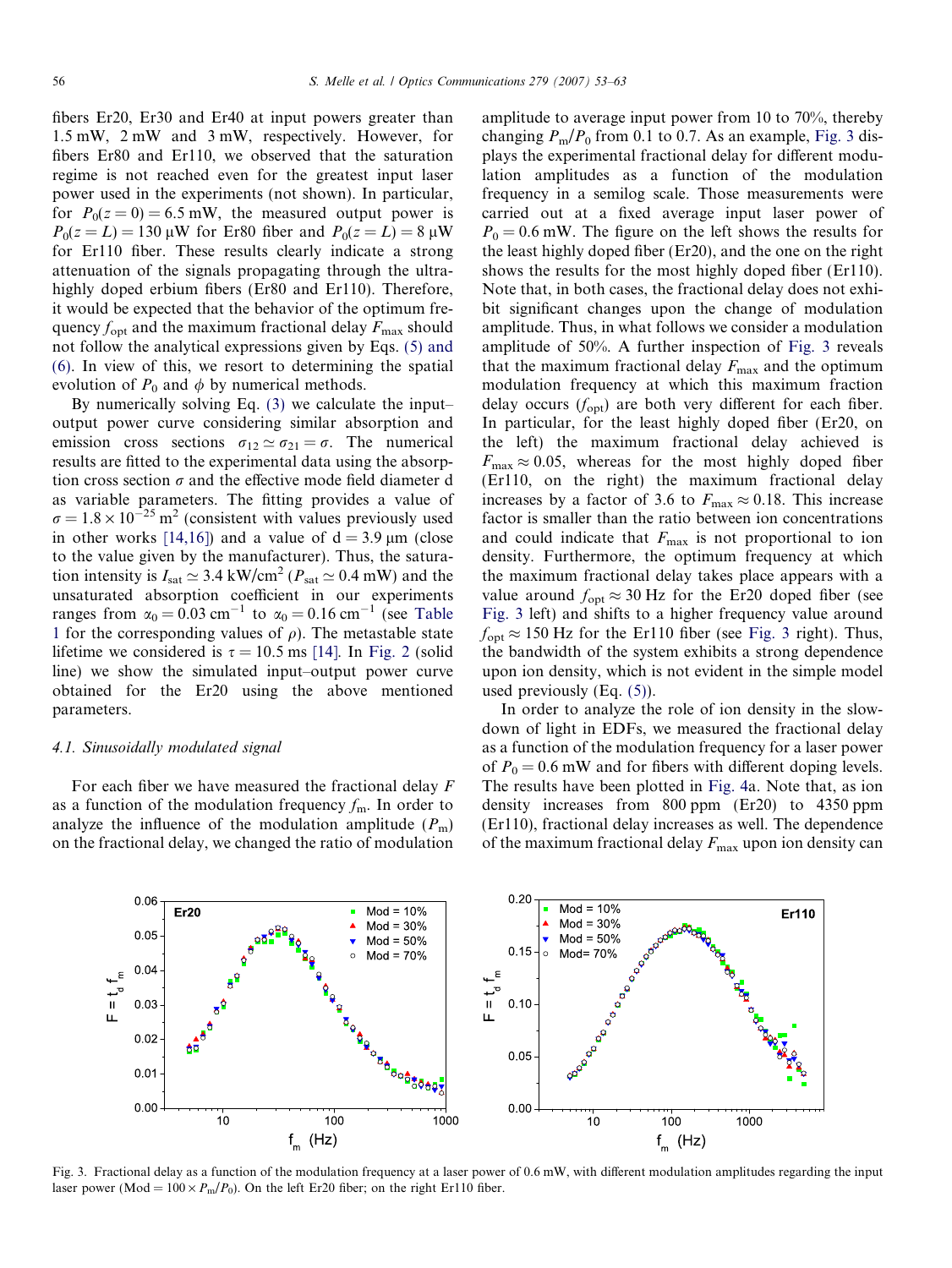<span id="page-4-0"></span>

Fig. 4. (a) Fractional delay as a function of the modulation frequency for a laser power of 0.6 mW and for fibers with different  $Er^{3+}$  ion concentration. (b) Maximum fractional delay  $F_{\text{max}}$  as a function of ion density  $\rho$ . (c) Optimum modulation frequency  $f_{\text{opt}}$  as a function of ion density  $\rho$ . The solid lines in Figs. (b) and (c) correspond to the simulation results obtained by numerically solving Eqs. [\(3\) and \(4\)](#page-2-0).

be seen in Fig. 4b. A linear increase is found for ion densities below  $3 \times 10^{25}$  m<sup>-3</sup>, in agreement with the numerical results obtained by solving Eqs. [\(3\) and \(4\)](#page-2-0) (see solid line). We observed a saturation of the maximum fractional delay achieved with high ion densities (corresponding to fibers Er80 and Er110). The model also predicts such a saturation, although the predicted values are far from the experimental data for Er80 and Er110 fibers.

The optimum frequency at which the maximum fractional delay occurs appears at a fixed value around  $f_{\text{opt}} \approx 30$  Hz for the Er20-Er40 fibers (see Fig. 4c). This value agrees with those calculated via simulations (see solid line). However, for more highly doped fibers (Er80 and Er110) this optimum frequency shifts to higher frequencies (not reproduced by the simulations). This means that ultrahighly doped fibers show large bandwidths with high fractional delays as previously pointed out in connection with [Fig. 3](#page-3-0) (right). In particular, the transparency window for the Er110 fiber exhibits a bandwidth as large as 150 Hz, compared to the 31 Hz found for the Er20 fiber.

In order to clarify the different behavior found for the optimum frequency  $f_{\text{opt}}$  in Fig. 4c and for the maximum fractional delay  $F_{\text{max}}$  in Fig. 4b, for each fiber we study the dependence of  $f_{\text{opt}}$  and  $F_{\text{max}}$  upon laser input power. As an example we show representative results of both groups of fibers: Er20 for highly EDFs, and Er110 for ultra-highly EDFs. Fig. 5 shows the fractional delay versus modulation frequency for the Er20 fiber and for different



Fig. 5. Fractional delay as a function of the modulation frequency for fiber Er20 ( $\rho = 1.6 \times 10^{25}$  m<sup>-3</sup>) and different laser powers. Figure has been divided into two plots for clarity: (left) low laser input powers; (right) high laser input powers.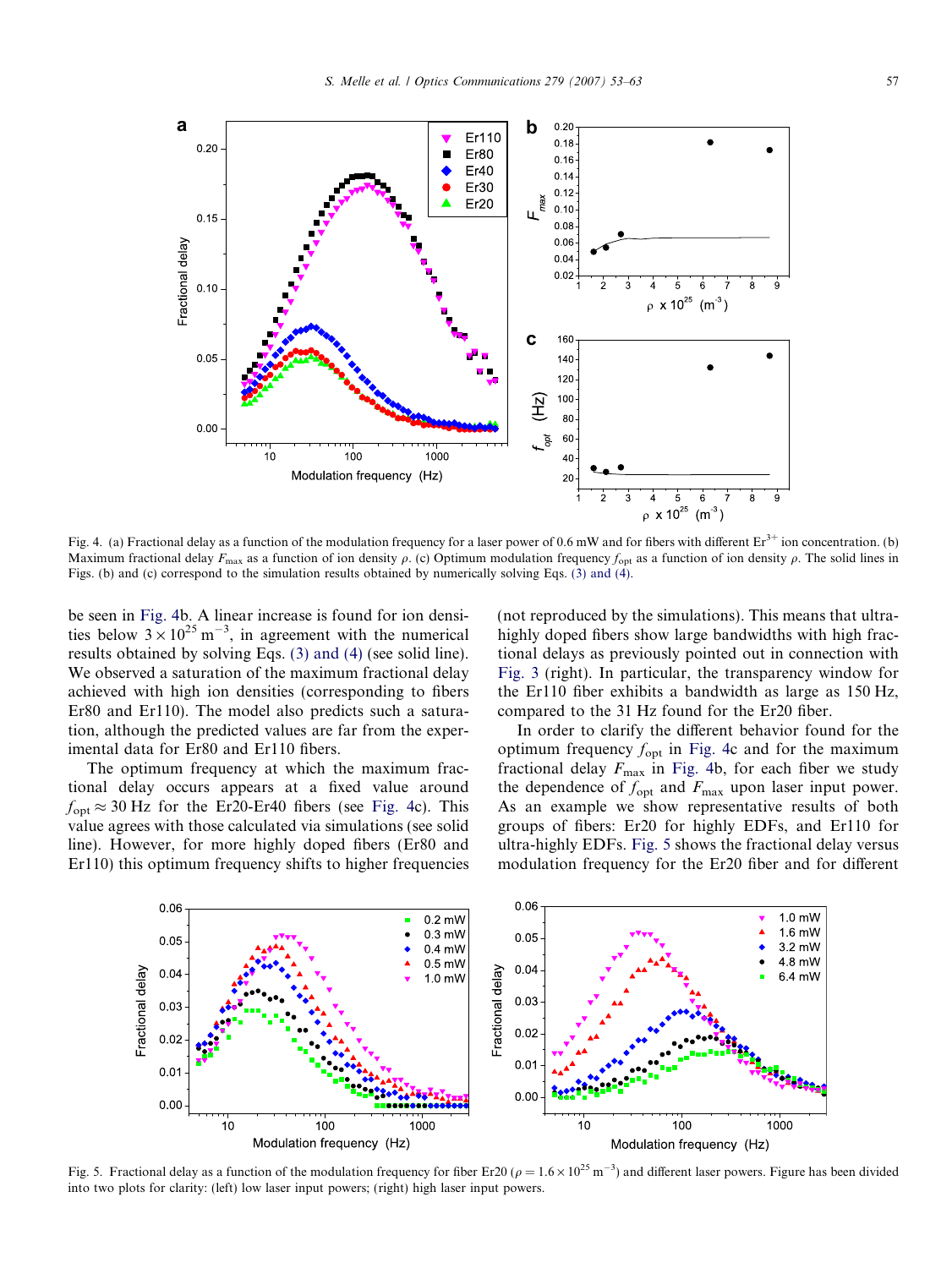<span id="page-5-0"></span>laser input powers  $P_0$ ; [Fig. 5](#page-4-0) has been divided into two plots for the sake of clarity. We observed an increase in the optimum modulation frequency with the laser power from 21 Hz (for  $P_0 = 0.2$  mW) to 232 Hz (for  $P_0 = 6.4$  mW). This increase is more pronounced when surpassing a laser power around  $P_0 \simeq 1$  mW (see right part of [Fig. 5\)](#page-4-0). We can also see in [Fig. 5](#page-4-0) (on the left) that the fractional delay increases upon increasing laser power until a laser power around  $P_0 \simeq 1$  mW is reached. For laser powers above  $P_0 \simeq 1$  mW, the fractional delay decreases upon increasing laser power (see right plot of [Fig. 5](#page-4-0)). This decrease is an expected result since, because we are working above the saturation intensity through most of the fiber length, the number of excited ions contributing to the CPO effect is reduced as a consequence of saturation. This saturation leads to a power broadening of the spectral hole which produces an increase of group velocity [\[13\].](#page-10-0)

In Fig. 6 we present the corresponding results for the Er110 fiber. Note that for low laser powers (on the left) the optimum modulation frequency increases abruptly with laser power. However, contrary to the behavior found for the Er20 fiber, the bandwidth for this fiber remains unaltered upon raising laser power above  $P_0 = 0.13$  mW. Furthermore, the maximum fractional delay increases abruptly up to a value of  $F_{\text{max}} \approx 0.2$ , reached when the laser input power is  $P_0 = 0.13$  mW. Above this power value the maximum fractional delay decreases very slowly upon increasing laser input power. This is a great advantage over the less-doped fibers, for in these fibers it is not necessary to increase the laser power in order to obtain larger bandwidths.

In order to summarize our results, we plot in Fig. 7 the experimental data (in symbols) for  $f_{\text{opt}}$  and  $F_{\text{max}}$  as a function of laser power, together with the simulated values obtained by numerically solving Eqs. [\(3\) and \(4\)](#page-2-0) (solid line). As we mentioned before, the group of fibers with low ion concentration (Er20, Er30 and Er40) behaves differently from the group of ultra-highly doped fibers (Er80 and Er110). For the least highly doped fibers (Er20, and Er30) the optimum modulation frequency does not change



Fig. 7. Optimum modulation frequency (up) and maximum fractional delay (down) as a function of input laser power for fibers of different ion concentration: Experimental results (symbols), and simulated result from numerically solving Eqs. [\(3\) and \(4\)](#page-2-0) (line). Each line is labeled with its corresponding fiber.

appreciably when the input laser power is smaller than  $P_0 \approx 1$  mW. These low input powers are not enough to broaden the hole in the absorption spectra and therefore the hole width only depends upon the lifetime of the metastable state  $\tau$ . However, for laser powers greater than the



Fig. 6. Fractional delay as a function of the modulation frequency for fiber Er110 ( $\rho = 8.7 \times 10^{25}$  m<sup>-3</sup>) and different laser powers. Figure has been divided into two plots for clarity: (left) low laser input powers; (right) high laser input powers.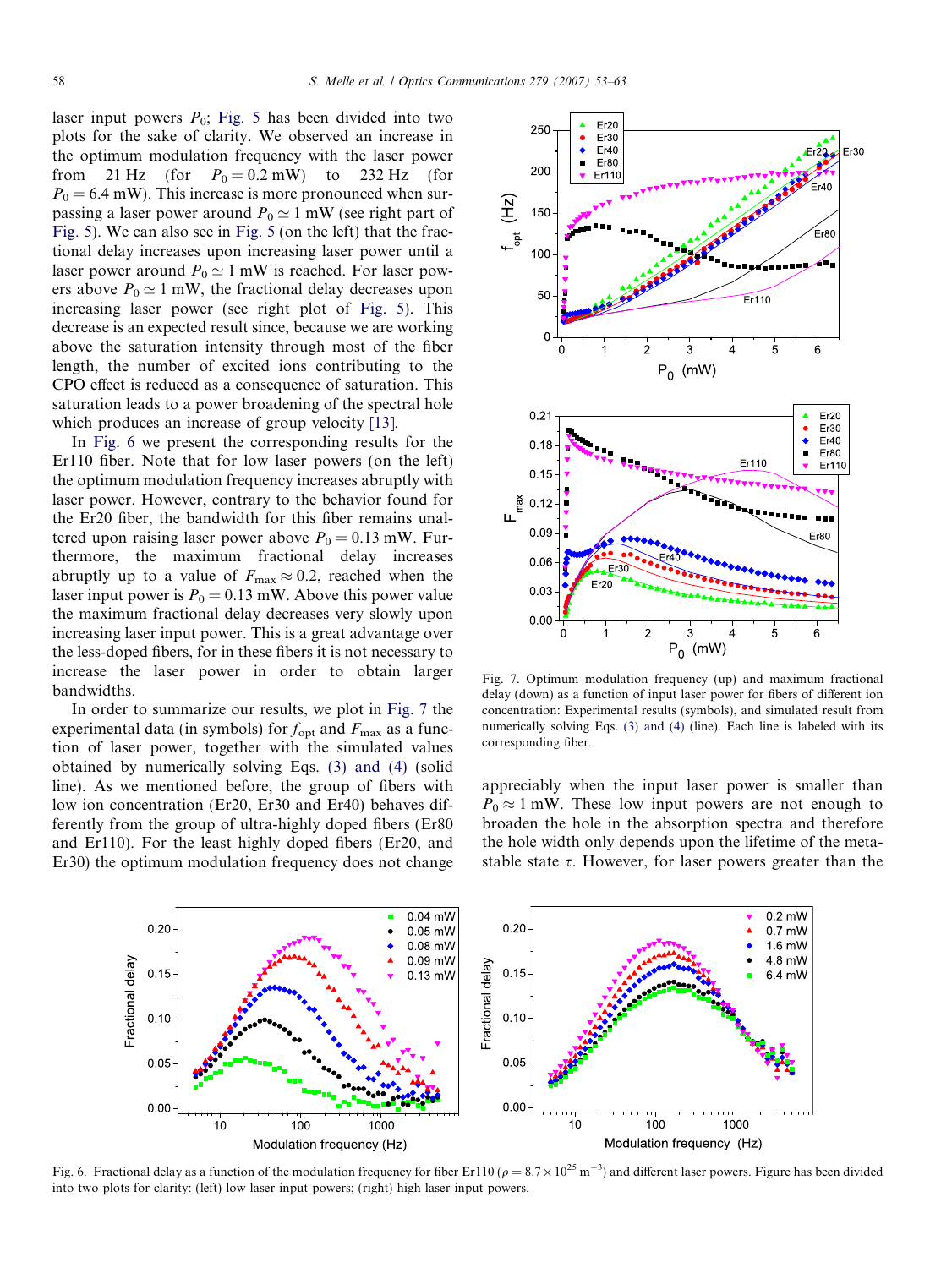power that saturates the whole fiber ( $P_0 > 1$  mW), a broadening of the spectral hole leads to a linear increase of  $f_{\text{opt}}$ with the input laser power. This behavior has been reproduced by the simulations (see solid line in [Fig. 7](#page-5-0)). In the case of ultra-highly doped fibers (Er80 and Er110) an abrupt increase of  $f_{\text{opt}}$  for laser powers below  $P_0 = 0.13$  mW can be clearly seen. For laser input powers greater than this value a saturation of the hole width can be observed. This behavior cannot be reproduced by the simulations (see line in [Fig. 7](#page-5-0)).

In [Fig. 7](#page-5-0) (down) we see that in the case of low doped fibers (Er20 and Er30) the maximum fractional delay grows upon increasing the input laser power until a maximum value around 0.05 is reached (at  $P_0 \approx 1$  mW), above which the  $F_{\text{max}}$  decreases slowly with laser power. As we said before, an increase of laser power produces a more pronounced dip in the absorption spectrum and the corresponding increment of  $F_{\text{max}}$ . However, if we keep increasing the laser power above saturation a broadening of the spectral hole occurs so that the fractional delay decreases. This slow decrease of the maximum fractional delay above the saturation power is also observed for the Er40 fiber. However, this fiber shows a steep increase for very low laser powers ( $P_0 \le 0.13$  mW) that distorts the smooth growth predicted by the simulations (see solid line for Er40 fiber in [Fig. 7](#page-5-0) (down)). In the case of ultra-highly doped fibers (Er80 and Er110) the abrupt growth of the maximum fractional delay for laser powers below  $P_0 = 0.13$  mW is more pronounced. Moreover, a saturation effect can be seen since the maximum fractional delay for both fibers (Er80 and Er110) is almost the same, around  $F_{\text{max}} \approx 0.2$ . Thus, if we want to optimize the fractional delay while having maximum transmission, it will be more efficient to use Er80 fiber than Er110 fiber. So an ion concentration closer to  ${\sim}3000$  ppm will be more appropriate to get the maximum fractional delay while obtaining a moderate transmitted signal. From the above results we can conclude that ultra-high ion concentrations can simultaneously increase the fractional delay and the bandwidth of the slow light effect even in the low power regime.

Note that the anomalous behaviors found for the ultrahighly EDFs are not predicted by the simulations: (i) the saturation of the fractional delay with increased ion concentration, (ii) the unchangeable bandwidth with laser powers above  $P_0 \simeq 0.13$  mW, and (iii) the strong increase in the magnitude of both  $f_{\text{opt}}$  and  $F_{\text{max}}$  for laser powers below  $P_0 \simeq 0.13$  mW. These facts reveal that the simple model derived from Eqs. [\(3\) and \(4\)](#page-2-0) must be reconsidered and that other physical phenomenon need to be included in the model in order to properly reproduce the experimental findings. Note also that the unexpected behavior that appears for ultra-highly EDFs may serve as an indication that interparticle interaction effects may play an important role in the slow-down of light at these levels of ion doping. In particular, cooperative upconversion effects have been suggested as a phenomenon contributing to fiber dynamics [\[17–20\].](#page-10-0) We have taken into account the cooperative

upconversion among uniformly distributed erbium ions by adding to the rate equation of the population of the ground state  $N_1$  (given by Eq. (2)) a quadratic term of the form  $KN_2^2$ . This term represents the process in which one excited erbium ion (donor) donates its energy to a neighbor excited erbium ion (acceptor). As a result of this interaction, one excited ion is lost. In other words, cooperative upconversion may help to increase the bandwidth of the slow light effect by speeding the removal of population from the excited state. We have solved Eqs. [\(1\) and \(2\)](#page-2-0) by adding a new term which takes into account the uniform upconversion effect. We have considered a value of the parameter K between  $K = 10^{-22} \text{ m}^3 \text{ s}^{-1}$  and  $K = 10^{-24}$  $\text{m}^3$  s<sup>-1</sup> as has been previously used in literature [17-[20,16\].](#page-10-0) The results obtained from the numerical simulations show no significant improvement in the fitting to the experimental data, as can be seen in Fig. 8. Note that the behavior of the optimum frequency  $f_{\text{opt}}$  is dramatically changed for large values of the upconversion parameter. In particular, a fast increase takes place at low input powers in



Fig. 8. Optimum modulation frequency (up) and maximum fractional delay (down) as a function of input laser power for the highest doped fiber (Er110). Experimental results (symbols), and simulated result from numerically solving Eqs. [\(3\) and \(4\)](#page-2-0) (thick line). The other curves have been obtained by taking into account the uniform upconversion effect with different upconversion parameter:  $K = 1 \times 10^{-24}$  m<sup>3</sup>/s (dashed line),  $K = 10 \times 10^{-24}$  m<sup>3</sup>/s (dotted line),  $K = 40 \times 10^{-24}$  m<sup>3</sup>/s (solid line), and  $K = 50 \times 10^{-24}$  m<sup>3</sup>/s (dashed-dotted line).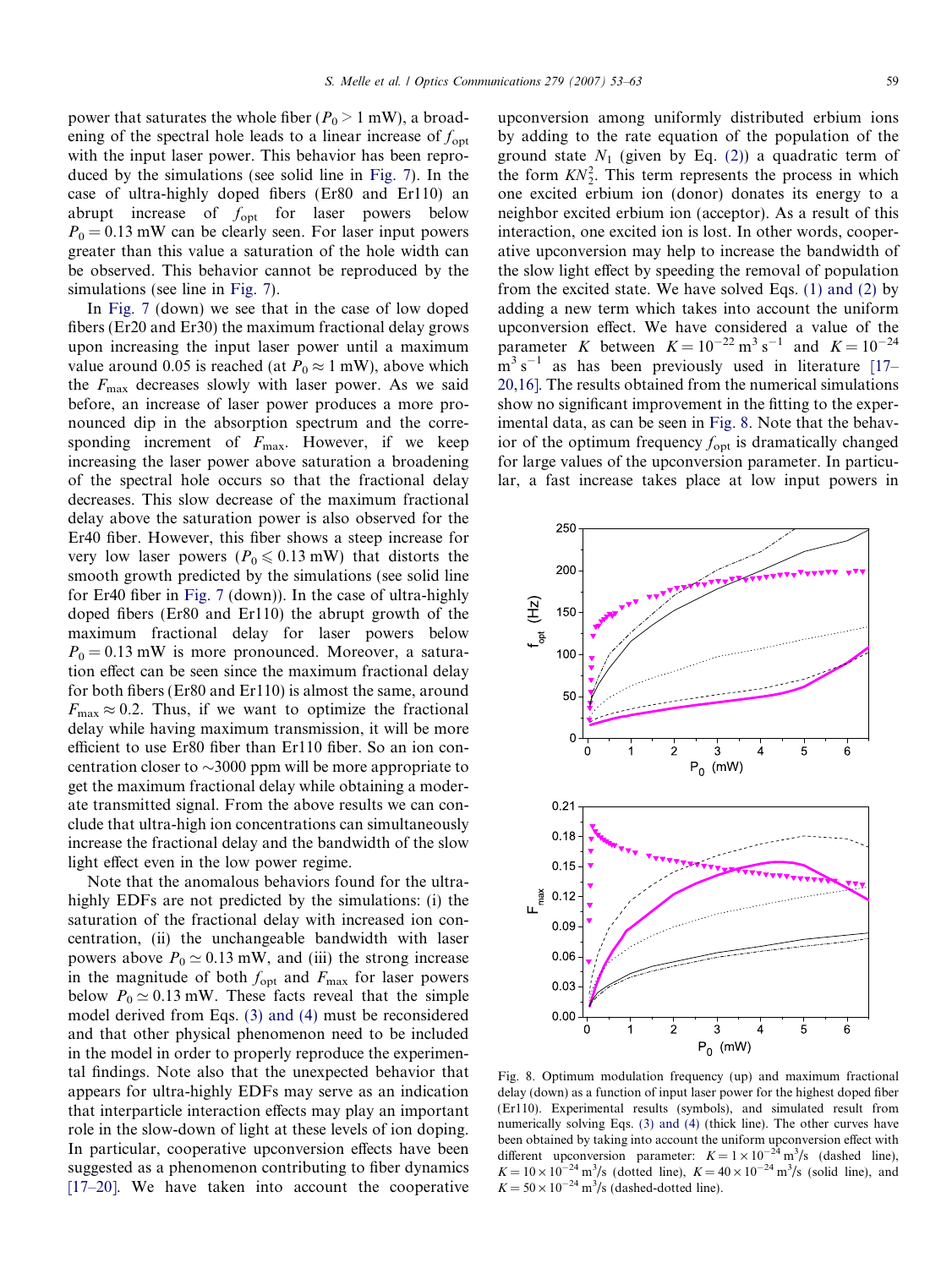<span id="page-7-0"></span>agreement with the experiments. However, the behavior of the maximum fractional delay at low input powers is not qualitatively reproduced by the simulations. These results point out that other phenomena should be taken into account. Wysocki et al. [\[16\]](#page-10-0) analyzed interparticle interactions to explain the effect of ion concentration in the erbium-doped fiber amplifier efficiency. They found that uniform cooperative upconversion fails to explain the effect of ion concentration. However, pair interaction was found to be the mechanism which explains their results. It seems, then, that more complex numerical models, including the rapid cross-relaxation between paired ions, should be used to reproduce the behavior of ultra-highly doped erbium fibers. Further studies are currently being carried out to address this matter.

### 4.2. Gaussian pulse signal

We have studied how finite-band signals propagate through EDFs. The shape of the pulses was selected to be Gaussian over a DC component whose power is  $P_{\text{bg}}$ . In the top portion of Fig. 9 we plot a reference Gaussian pulse of FWHM  $\tau_{\text{in}} = 33 \text{ ms}$  (dotted line) and the corresponding delayed pulse after propagating through two different Er doped fibers (solid line): Er20 (on the left) and Er110 (on the right). The laser background power was set to  $P_{\text{bg}} = 0.06$  mW (below the saturation power), and the pulse-to-background power ratio was  $P_{\text{pulse}}/P_{\text{bg}} = 25$  for the pulse propagating along the Er20 fiber and  $P_{\text{pulse}}$  $P_{\text{bg}} = 29$  for the one propagating along the Er110 fiber. The time delay for the pulse propagated through the Er20 fiber (3.08 ms) is smaller than the time delay for the one propagated through the Er110 fiber (6 ms). This result is in accordance with the results obtained in the case of sinusoidally modulated signals. Thus, the fractional delay obtained for the Er110 fiber ( $F = 0.18$ , which corresponds to a group velocity of 167 m/s) is approximately twice the value of the fractional delay obtained for the Er20 fiber  $(F = 0.09)$ . Furthermore, we can see at the top of Fig. 9 that the pulse propagated through the Er20 fiber is shorter in width than the input pulse (FWHM  $\tau_{\text{out}} = 23.7 \text{ ms}$ ), while the pulse propagated through the Er110 fiber is larger in width than the input pulse (FWHM  $\tau_{\text{out}} = 38.1 \text{ ms}$ ). In the pulse of 33 ms-width ( $\tau_{\text{in}}^{-1} = 30.5 \text{ Hz}$ ) the output pulse does not suffer distortion. However, an appreciable shape deformation in the output pulses may appear when shortening in time-domain the input pulses. Thus, in order to study the shape of the output pulses we compute the output pulse-width through  $\sigma_{\text{out}}$ , the standard deviation of the mean, which is the square root of the second-order moment



Fig. 9. Normalized Gaussian reference pulse (dotted line) and delayed pulse (solid line) after propagating through the Er20 fiber (left); and after propagating through the Er110 fiber (right). (Top) Input pulse-width  $\tau_{in} = 33$  ms. (Bottom) Input pulse-width  $\tau_{in} = 9$  ms. In all cases the laser input power was  $P_{bg} = 0.06$  mW and  $P_{pulse}/P_{bg} = 25$  for the Er20 fiber and  $P_{pulse}/P_{bg} = 29$  for the Er110 fiber.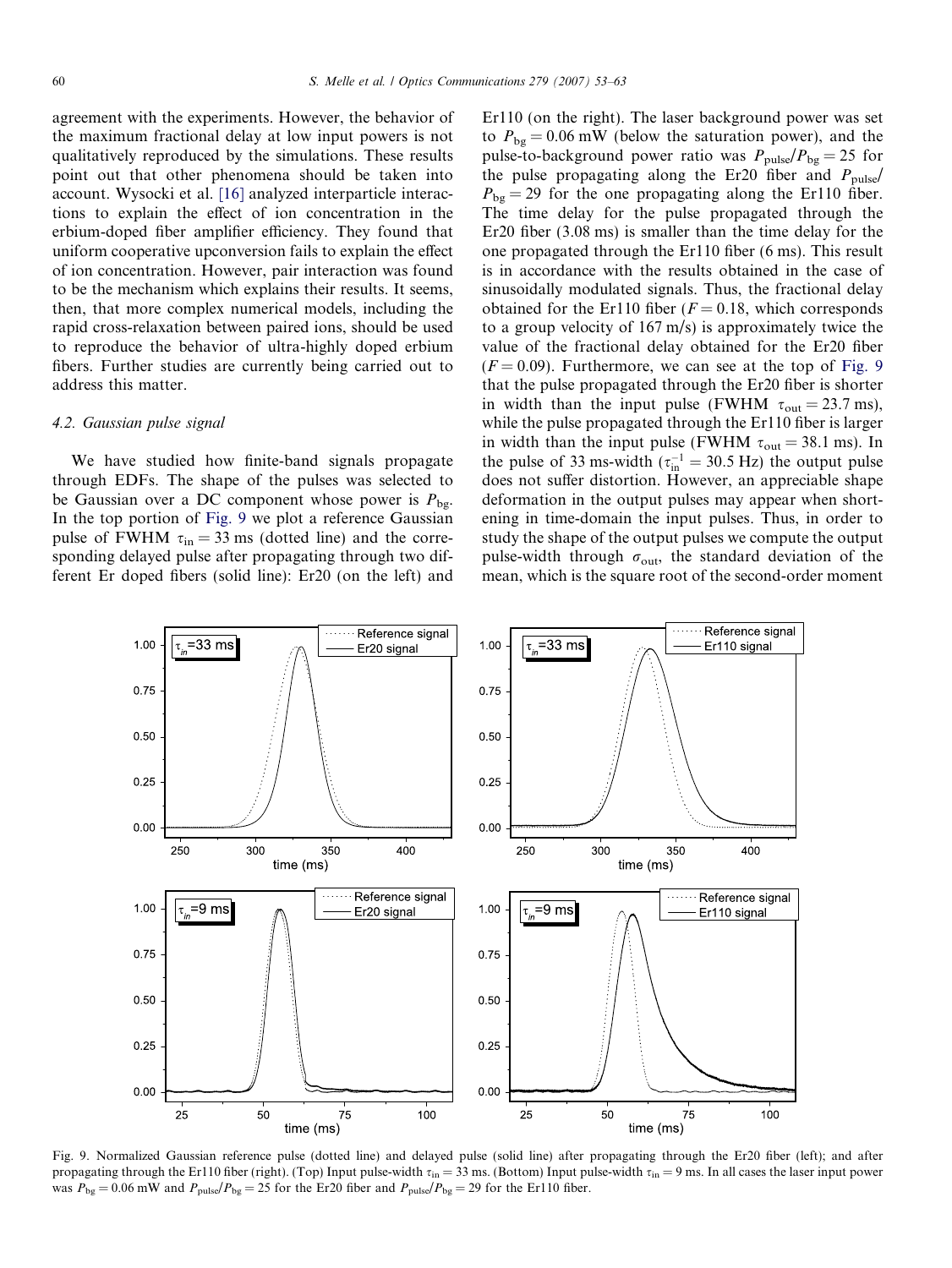of the output pulse intensity distribution. In the previous example, the input pulse-width calculated using the variance of the distribution is  $\sigma_{\text{in}} = 14 \text{ ms}$  (which agrees with ance of the distribution is  $\sigma_{\text{in}} = 14 \text{ ms}$  (which agrees with  $\sigma_{\text{in}} = (2\sqrt{2 \ln 2})^{-1} \tau_{\text{in}}$ ), while the output pulse-width after propagating through the Er20 and Er110 fiber are  $\sigma_{\text{out}} = 11.1$  ms and  $\sigma_{\text{out}} = 17.1$  ms, respectively. Although, as we said above, the output pulse does not suffer an appre-ciable distortion (see [Fig. 9](#page-7-0) (top)), the relation between  $\sigma_{\text{out}}$ and  $\tau_{\text{out}}$  slightly deviates from the case of a perfect gaussian pulse.

In [Fig. 9](#page-7-0) (bottom) a short input pulse ( $\tau_{in} = 9$  ms) is propagated through both fibers. As in the case of the propagation of modulated signals presented in previous section (Section [4.1\)](#page-3-0), these high-bandwidth pulses will show larger fractional delays:  $F = 0.13$  for Er20 fiber and  $F = 0.57$  (i.e., a group velocity of 322 m/s) for Er110. Furthermore, this short pulse does not suffer any appreciable shape deformation when propagating through the Er20 fiber (see left part of [Fig. 9](#page-7-0) (bottom)). However, an appreciable broadening of the tail observed when propagating the same pulse through the ultra-highly doped fiber Er110 leads to  $\sigma_{\text{out}}$  $= 3.4 \sigma_{\text{in}}$  (see right part of [Fig. 9](#page-7-0) (bottom)). This deformation arises from the fact that the pulse bandwidth  $(\tau_{\text{in}}^{-1} = 110 \text{ Hz})$  is larger than the linewidth of the CPO hole.

We have analyzed in detail the fractional delay and pulse broadening/compression for propagating pulses of different width along the erbium doped fibers. The results are summarized in Fig. 10 for a fixed pulse-to-background power ratio around 25. On the left of Fig. 10 we plotted the fractional delay as a function of the pulse-width  $\tau_{in}$  for all fibers. As in the case of the propagation of modulated signals (Section [4.1](#page-3-0)), the most highly doped fibers exhibit the largest fractional delays. In fact, Er20 fiber shows a maximum fractional delay of 15% for input pulses of  $\tau_{\text{in}} = 10 \text{ ms}$ , whereas the maximum fractional delay achieved in the Er110 fiber is around 70% for input pulses of  $\tau_{\text{in}} = 2$  ms (see inset in Fig. 10 (left)). We must point out that the maximum fractional delay occurs for pulse

durations close to  $f_{opt}^{-1}$ . These results confirm that the ultra-high EDFs (Er80 and Er110) allow the propagation of pulses with higher bandwidths and larger fractional delays than those within the high doped fibers.

As we said before, the pulse width is not preserved during propagation along the fibers. In fact, depending upon both the duration of the pulse and the ion's concentration, we obtain pulse narrowing or pulse broadening. The quotient between the width of the output pulse,  $\sigma_{\text{out}}$ , and the width of the input pulse,  $\sigma_{\text{in}}$ , may serve as an indicator of pulse-width modifications. Fig. 10 (right portion) shows the results obtained for the different cases considered. Pulse broadening is always obtained in the case of ultra-highly doped fibers, i.e.,  $\sigma_{\text{out}}/\sigma_{\text{in}} > 1$ . However, in the highlydoped fibers (Er20–Er40) a transition from broadening to compression takes place. This transition takes place for pulse-widths of  $\tau_{\text{in}} \approx 12 \text{ ms}$  (on Er20), 16 ms (on Er30) and 22 ms (on Er40). These times are roughly the  $f_{opt}^{-1}$ obtained for the modulated signals when considering a laser input power of  $P = P_{bg} + P_{pulse} \simeq 1.6$  mW (see [Fig. 7\)](#page-5-0). Thus, in the case of pulses lesser/larger in width than  $f_{\text{opt}}^{-1}$ , pulse broadening/narrowing is obtained.

This striking behavior can be explained in terms of two competing mechanisms [\[21\].](#page-10-0) The first consists of a timedependant saturation of the absorption. The leading edge of a high power pulse (above saturation) will saturate the absorption of the medium, allowing the trailing part to see increased transmission relative to the front. This leads to a compression of the pulse (see Basov effect [\[22,23\]\)](#page-10-0), provided the time duration of the pulse is greater than the absorption recovery time. This mechanism explains pulse compression in Er20, Er30 and Er40 fibers. However, the high concentration of erbium ions in the ultra-highly doped fibers prevents saturation, inhibiting the compression from taking place. Below saturation, the narrow hole created by CPO in the EDF absorption profile causes the wings of the pulse spectrum to experience a larger absorption than the central frequency components, thereby compressing



Fig. 10. Fractional delay (left) and pulse width ratio (right) vs. the input pulse width for all fibers in a semilog scale. In all cases the laser input power was  $P_{\text{bg}} = 0.06$  mW and the ratio between pulse and background power was around  $P_{\text{pulse}} \approx 25$ . In particular 25 (for Er20), 21 (for Er30), 25 (for Er40), 29 (for Er80), and 29 (Er110). Square open boxes refer to the particular cases plotted in [Fig. 9](#page-7-0) (top), while open circle symbols refer to the particular cases plotted in [Fig. 9](#page-7-0) (bottom).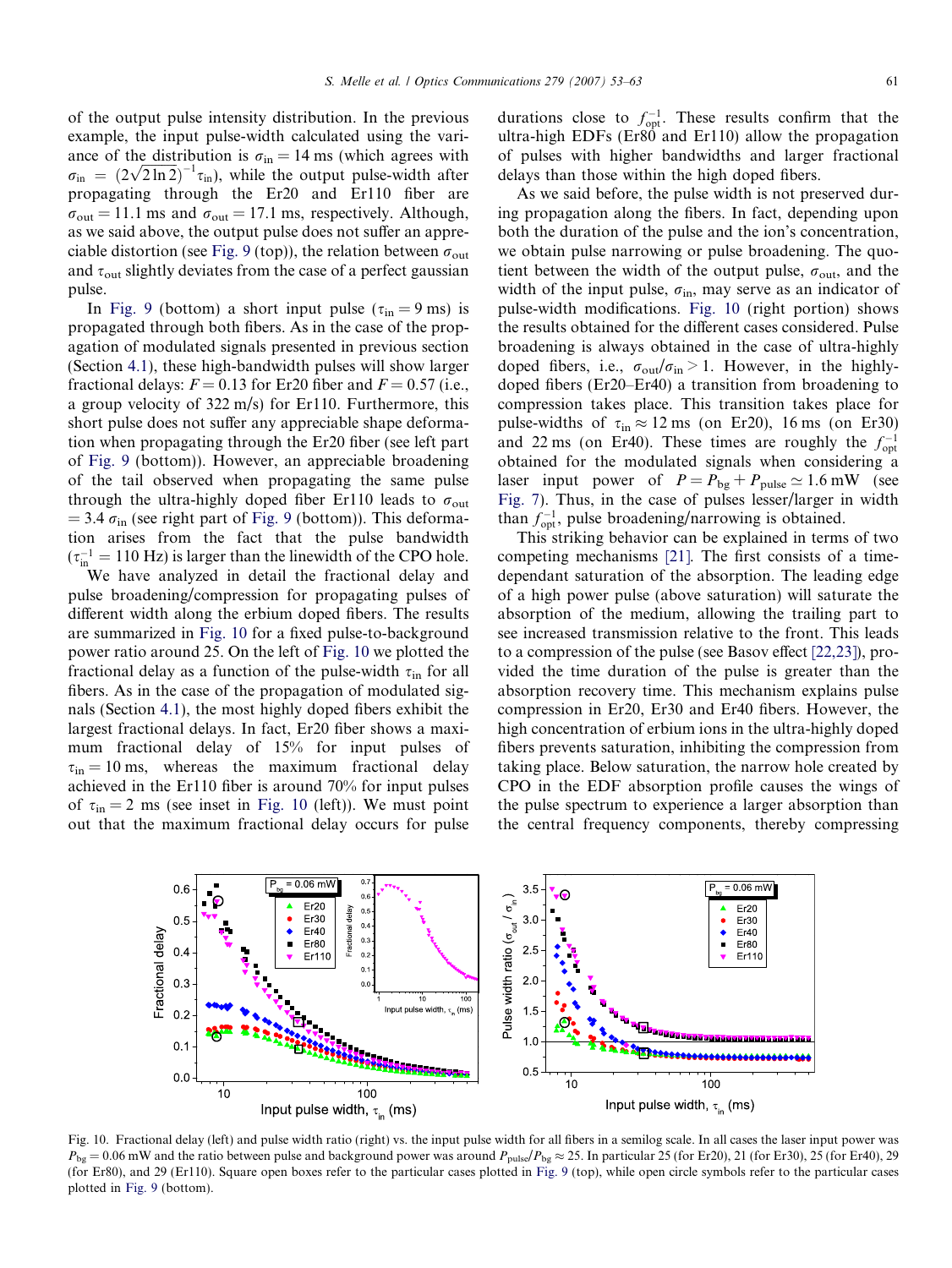the pulse spectrum and broadening the pulse in time domain [\[21,24\].](#page-10-0) This mechanism explains pulse broadening in Er80 and Er110 fibers. The broadening of the pulse will be especially noticeable for short pulses when a significant part of the pulse does not lie within the hole in the absorption profile.

Finally, we have analyzed pulse distortion as a function of the pulse power. We used the Er20 fiber to be able to sweep power values from below to above the saturation power. In Fig. 11 (top) we plotted the pulse width ratio versus input pulse-width at different pulse-to-background power ratios:  $P_{\text{pulse}}/P_{\text{bg}} = 6$  (circle), 12 (square), 25 (up triangle), 40 (down triangle), and 63 (rhombus). In those measurements laser input power was fixed to  $P_{\text{bg}} = 0.06$  mW. We observed shortening or broadening of pulses, depending upon both pulse-width and pulse peak-power. The shown behavior can be understood considering the mechanisms previously mentioned. For sufficiently powerful pulses of  $P_{\text{pulse}}/P_{\text{bg}} = 63$ , the Basov effect dominates pulse distortion and, thus, compression of the pulse is obtained. When the peak pulse power decreases, larger temporal width is required to maintain the compression regime. Otherwise, pulse broadening dominates due to the spectrum compression created by CPO. In Fig. 11 (bottom) we show the experimentally measured



Fig. 11. (Top) Pulse width ratio versus input pulse width for the Er20 fiber and different pulse-to-background power ratios:  $P_{\text{pulse}}/P_{\text{bg}} = 6$  (circle), 12 (square), 25 (up triangle), 40 (down triangle), and 63 (rhombus). (Bottom) Experimentally measured input (dashed line) and output (solid line) pulse waveforms of 10-ms pulse-width at power ratios 6 (broadening), 25 (no pulse-width distortion), and 63 (compression). Optical fiber Er20 and laser input power  $P_{bg} = 0.06$  mW.

input pulse (dashed line) of 10 ms and the output pulse waveforms (solid line) at power ratios  $P_{\text{pulse}}/P_{\text{bg}} = 6, 25,$ and 63. The pulse was propagated along the Er20 fiber and we used a laser input power of  $P_{bg} = 0.06$  mW. The output pulse broadens or compresses depending upon the peak pulse power.

### 5. Conclusions

We have carried out experiments on slow-light propagation at room temperature in EDFs with different levels of ion doping (from 800 ppm to 4350 ppm) in the range of wavelengths used in telecommunications. We measured the fractional delay of sinusoidally modulated signals as a function of the modulation frequency. For low input laser powers, highly doped fibers show a bandwidth close to 31 Hz, whereas at extremely high doping levels the bandwidth is enhanced roughly by a factor of 5. In addition the maximum fractional delay available changes from 4% for highly doped fibers to 18% for the ultra-highly doped fibers.

The influence of average power  $P_0$  upon the maximum available fractional delay  $F_{\text{max}}$  has been also addressed. The experimental results illustrate that for highly doped fibers the curves of fractional delay versus modulation frequency are power-dependent. In fact, the modulation frequency at which the maximum fractional delay is achieved, the so-called optimum frequency, can be tuned from low values (30 Hz) to large values (230 Hz) by simply changing the value of  $P_0$  but at the expense of reducing the maximum fractional delay. However, for ultra-highly doped fibers, the optimum frequency is obtained for low values of  $P_0$  with the additional advantage of providing a large bandwidth. Thus we may conclude that ultra-highly doped fibers provide larger bandwidth, larger fractional delay, and lower power consumption than moderate and highly doped fibers.

We have also analyzed how finite-band signals propagate through the fibers. The pulses were Gaussian in shape and superimposed over a DC component of power  $P_{\text{bg}}$ . Fractional delays of up to 70% have been measured for millisecond pulses with the highest doping levels used. Finally, distortion of the propagated pulses has been analyzed for different fibers. We observed both compression and broadening of the propagated pulses for the leastdoped fibers used in the experiments. However, only broadening of the pulses has been measured for fibers doped above 3150 ppm. We found that pulse distortion can be avoided by controlling the peak pulse power for each broadband-pulse.

## Acknowledgements

This work has been supported by Projects No. FIS2004- 03267 (MEC, Spain), PR45/05-14183 (UCM/CM, Spain), PR27/05-14019 (UCM/BSCH, Spain), AE5/06-14369 (UCM, Spain), and CCG06-UCM/ESP-1317(UCM,